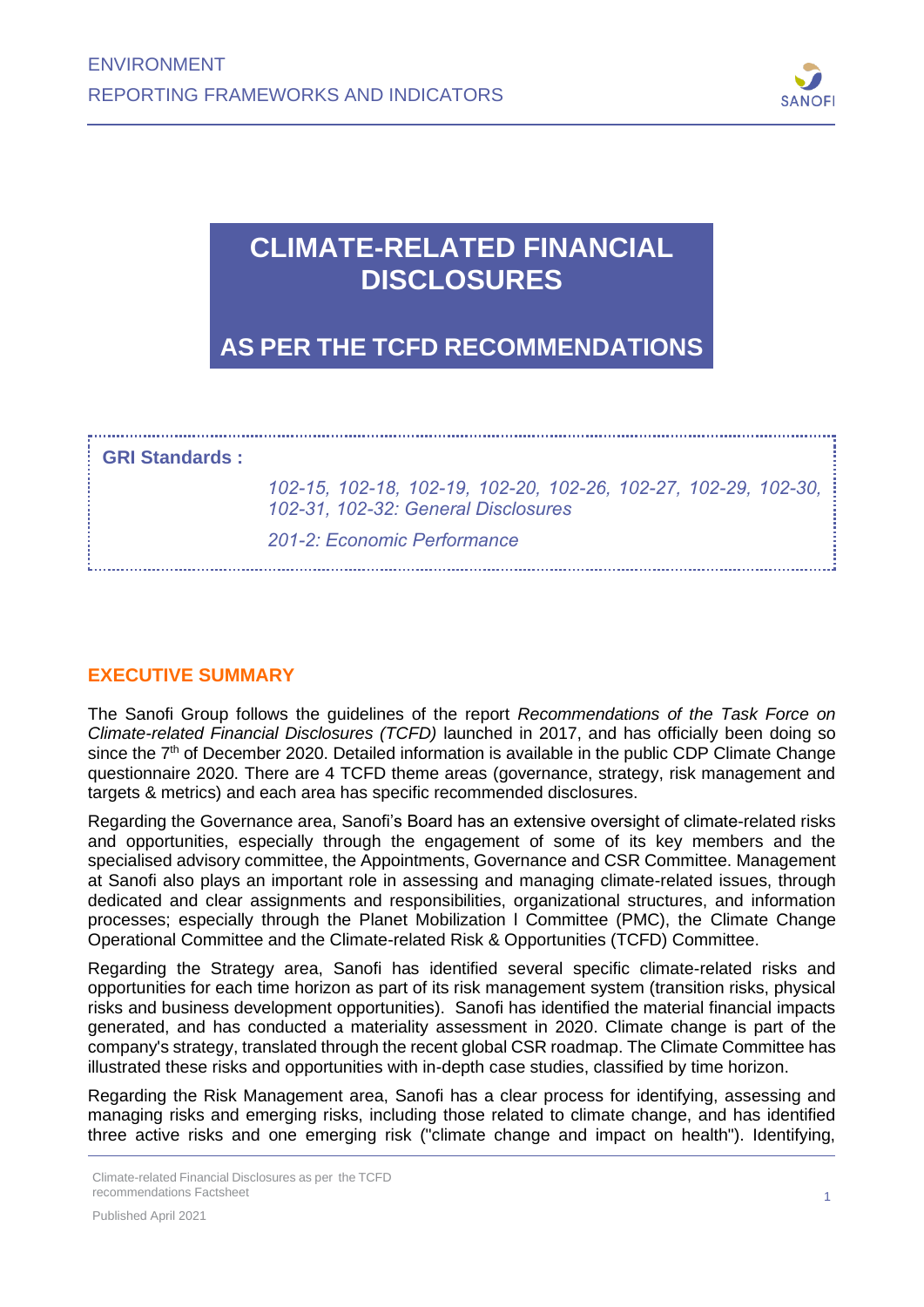assessing and managing climate risks are fully integrated into the company-wide risk management process.

Regarding the Targets and Metrics area, Sanofi discloses key indicators for assessing progress against its targets on energy, waste and water management and greenhouse gas emissions (scope 1, 2 and 3) calculated in line with the GHG Protocol. Sanofi discloses its climate-related (absolute and intensity based) targets on carbon footprint, water and waste management, and the corresponding time horizon as well as the base year from which the target is measured.

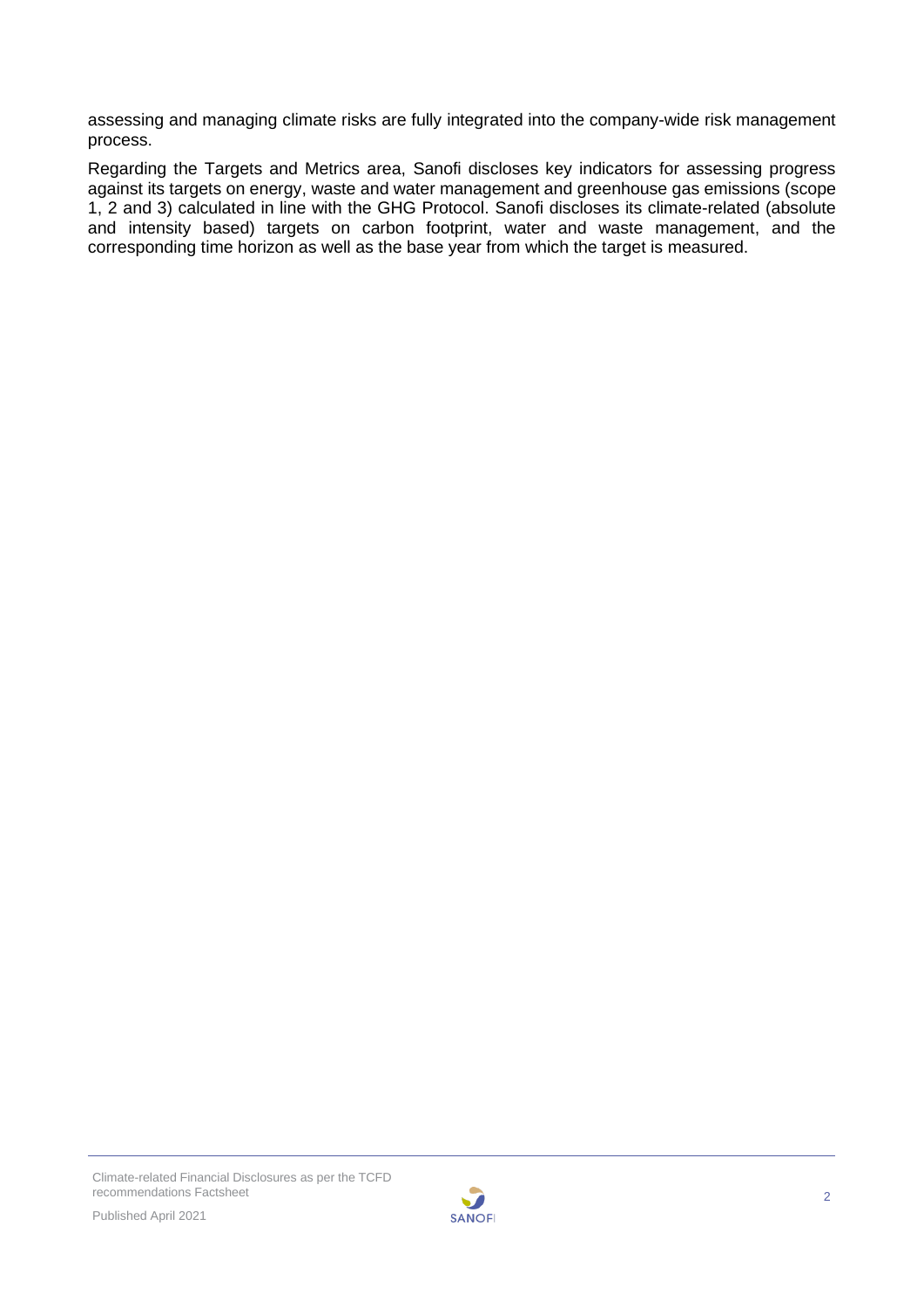# **TABLE OF CONTENTS**

| 1.2. Sanofi's engagement with the fight against climate change5 |  |
|-----------------------------------------------------------------|--|
|                                                                 |  |
|                                                                 |  |
|                                                                 |  |
|                                                                 |  |
|                                                                 |  |
|                                                                 |  |
|                                                                 |  |

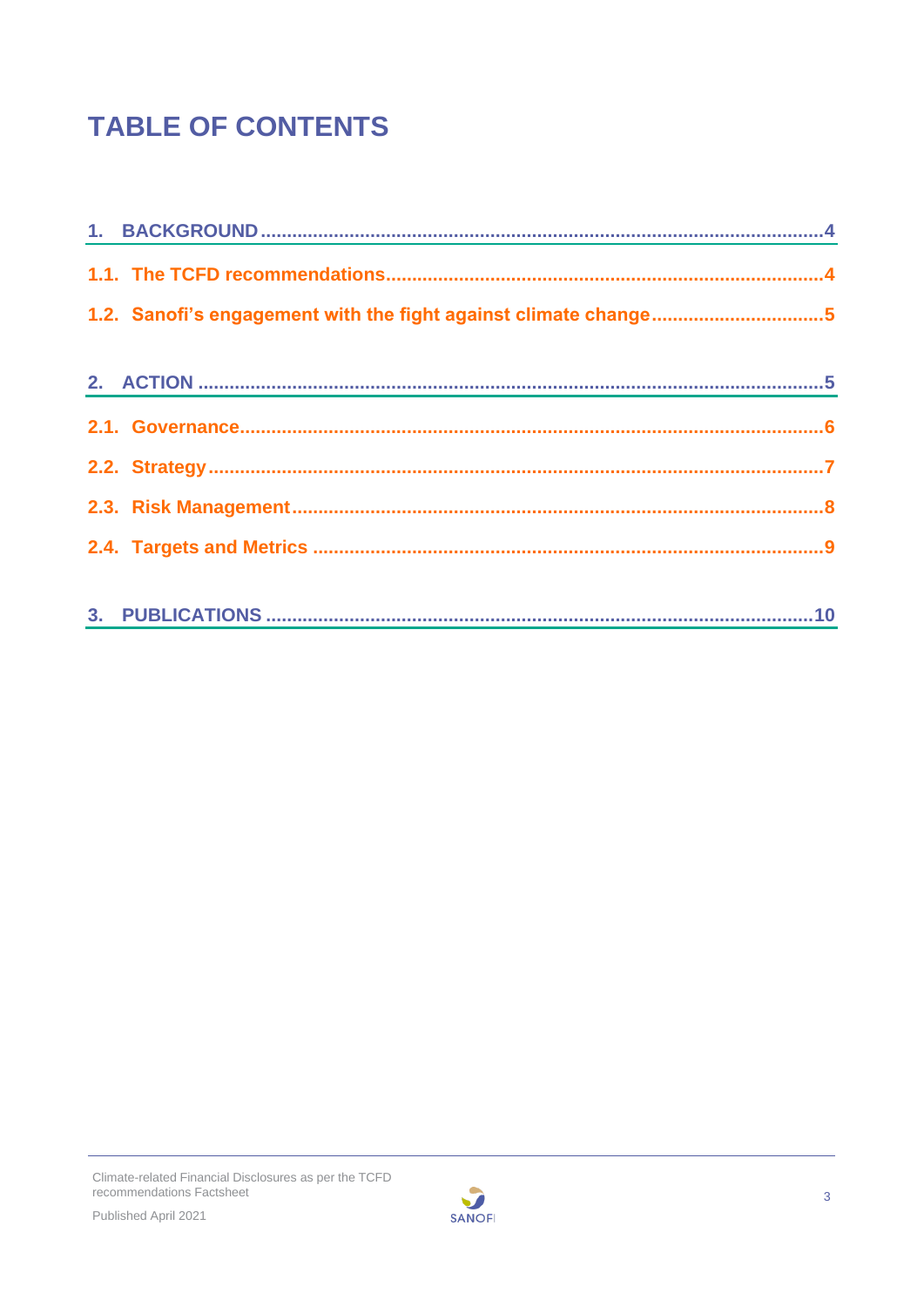## <span id="page-3-1"></span><span id="page-3-0"></span>**1.1. The TCFD recommendations**

Today, climate change and the transition to a low-carbon economy expose organizations to emerging challenges. While they can negatively impact companies, they may also present opportunities, to develop climate change mitigation and adaptation solutions for instance. Assessing climate change-related challenges has therefore become crucial for many investors and climaterelated financial disclosure has become key to support informed and efficient decisions.

In this context, the Financial Stability Board created the Task Force on Climate-related Financial Disclosures (TCFD). The TCFD is in charge of developing a voluntary framework for climate-related financial disclosure to help identify the information needed by investors, lenders, and insurance underwriters to properly assess and price climate-related risks and opportunities.

In 2017, the TCFD published recommendations applicable to all sectors to disclose climate-related information that will allow to measure and address climate change risks and opportunities. These recommendations are structured around four theme areas or overarching recommendations on governance, strategy, risk management, and metrics and targets, which are supported by further recommended disclosures.

Indeed, there is an increasing pressure to enhance financial analysis and climate risks disclosure, especially through the TCFD recommendations.

First, investors requirements and rating agencies expectations have increased. Investors such as AXA, BlackRock, Aviva and L&G are asking for more climate disclosure and reporting against TCFD climate risk indicators is mandatory for all Principles for Responsible Investment (PRI) signatories since 2020. Ratings agencies have recognized that climate change could impact credit ratings and certain already align their questionnaires with the TCFD recommendations (e.g. CDP Climate).

Secondly, existing and emerging regulation are increasing. Regulations exist on climate disclosure in France and could be replicated in the EU and by G20 countries. The High-Level Expert Group's (HLEG) report on sustainable finance suggests the European Commission should "upgrade Europe's disclosure rules to make climate change risks and opportunities fully transparent". The TCFD recommendations are strongly supported by the HLEG and are included in the European Commission's guidelines on corporate climate-related information reporting.

Thirdly, activities being disrupted by climate change increases the pressure to enhance climate risk disclosures. Indeed, increasing incidence and severity of weather events as a result of climate change could directly disrupt Sanofi's business operations and supply chain (e.g. biodiversity loss menacing the access to natural substances used as ingredients, water scarcity leading to disrupted operations).

Lastly, there has been an ongoing market pressure from peers, as the TCFD recommendations have been endorsed by over 1600 supporters, including some of Sanofi's peers.

The TCFD not only provides a reporting framework, but also best practices that allow a better management of reputation, financial impacts, regulatory requirements, and other risks. Following the TCFD recommendations enables Sanofi to stay in line with financial markets, anticipate mandatory regulations, better manage climate-related impacts, and stay ahead – or at least at par – with peers.

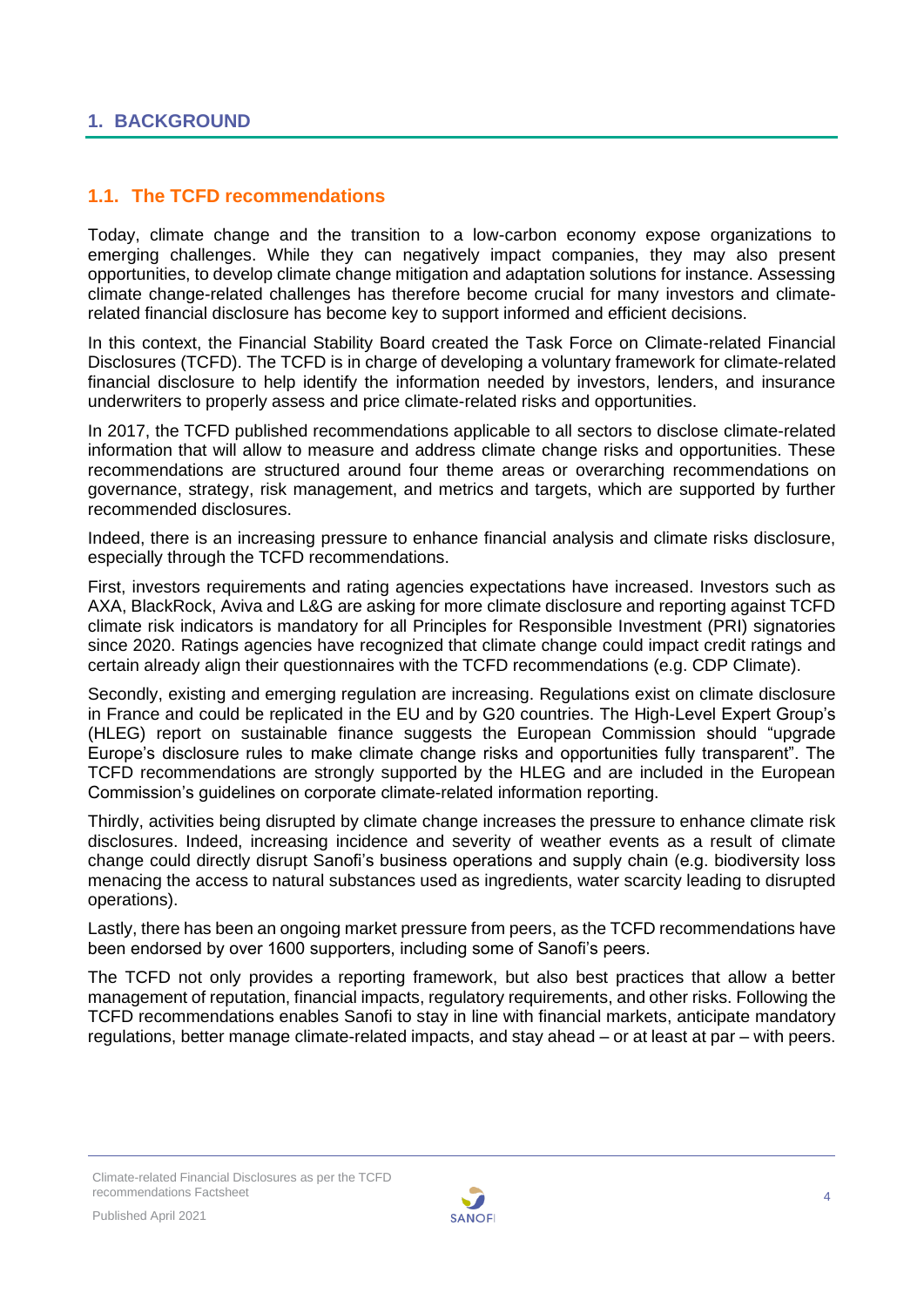# <span id="page-4-0"></span>**1.2. Sanofi's engagement with the fight against climate change**

Sanofi recognises that climate change requires immediate attention and is willing to play a role in the fight against it. Sanofi has started doing its part by setting up mitigation initiatives to reduce its greenhouse gas (GHG) emissions and by implementing adaptation measures that will help limit climate change impacts on both the environment and human health (see Factsheet 2020 - Sanofi's Risks and Opportunities related to Climate Change).

Sanofi is also conscious of the significance of a transparent communication on climate-related issues, which is why it started answering the Carbon Disclosure Project (CDP)'s climate change questionnaire in 2010 and has continued to do so yearly ever since. In 2020 Sanofi received a Awhich is in the Leadership band. This is higher than the Europe regional average of C, and higher than the Biotech & pharma sector average of B.

Likewise, Sanofi recognises the importance of climate-related financial disclosure to measure its risks and opportunities appropriately and to provide financial decision-makers with the tools and information they need. In coherence with this position, the Group is willing to go one step further and improve its climate-related financial disclosures by adjusting them according to the TCFD recommendations.

# <span id="page-4-1"></span>**2. ACTION**

As a major player in the pharmaceutical industry and the world of health, Sanofi is an important player in the fight against climate change, as well as adapting to it, thanks to its expertise in prevention, research and treatment. On a regular basis, Sanofi publicly shares its achievements in terms of controlling its environmental footprint and its strategy of anticipating the health consequences of climate change on the themes of pollution-related allergies and vector-borne diseases (dengue fever, malaria, etc.).

During the 21st Conference of the Parties (COP 21) on climate change in 2015, Sanofi signed the call to mobilise companies to curb climate change. During the One Planet Summit organised by the French government in December 2017, Sanofi reiterated its commitment. Sanofi is one of the 99 major French companies that have committed to climate (signatory of the French Business Climate pledge 2019-MEDEF).

In June 2020, Sanofi's targets were validated by the Science Based Targets Initiative (SBTi), aiming to reduce its absolute greenhouse gas (GHG) emissions, related to energy (scopes 1 and 2), as well as those related to its value chain (scope 3). These targets are based on science and contribute to limiting global warming to 1.5°C - in line with the 2015 Paris Agreement target.

More broadly, Sanofi is committed to a climate resilience approach. This means that climate-related risks and opportunities are assessed in order to prepare the company for the changes caused by global warming.

The Sanofi Group follows the guidelines of the report Recommendations of the Task Force on Climate-related Financial Disclosures (TCFD) launched in 2017 and has officially been doing so since the 7th of December 2020. In 2018, and in line with aforementioned intention, Sanofi started working on its disclosures' alignment with the TCFD recommendations. Sanofi performed a gap analysis in 2018, and then again in 2020, to identify available disclosures and determine additional information to be published to match the TCFD criteria. Following this preliminary analysis, Sanofi identified areas of improvement for the short, medium, and long terms. For instance, a reference to the TCFD recommendations has been included in the Universal Reference Document and Sanofi's plans to implement them have been outlined.

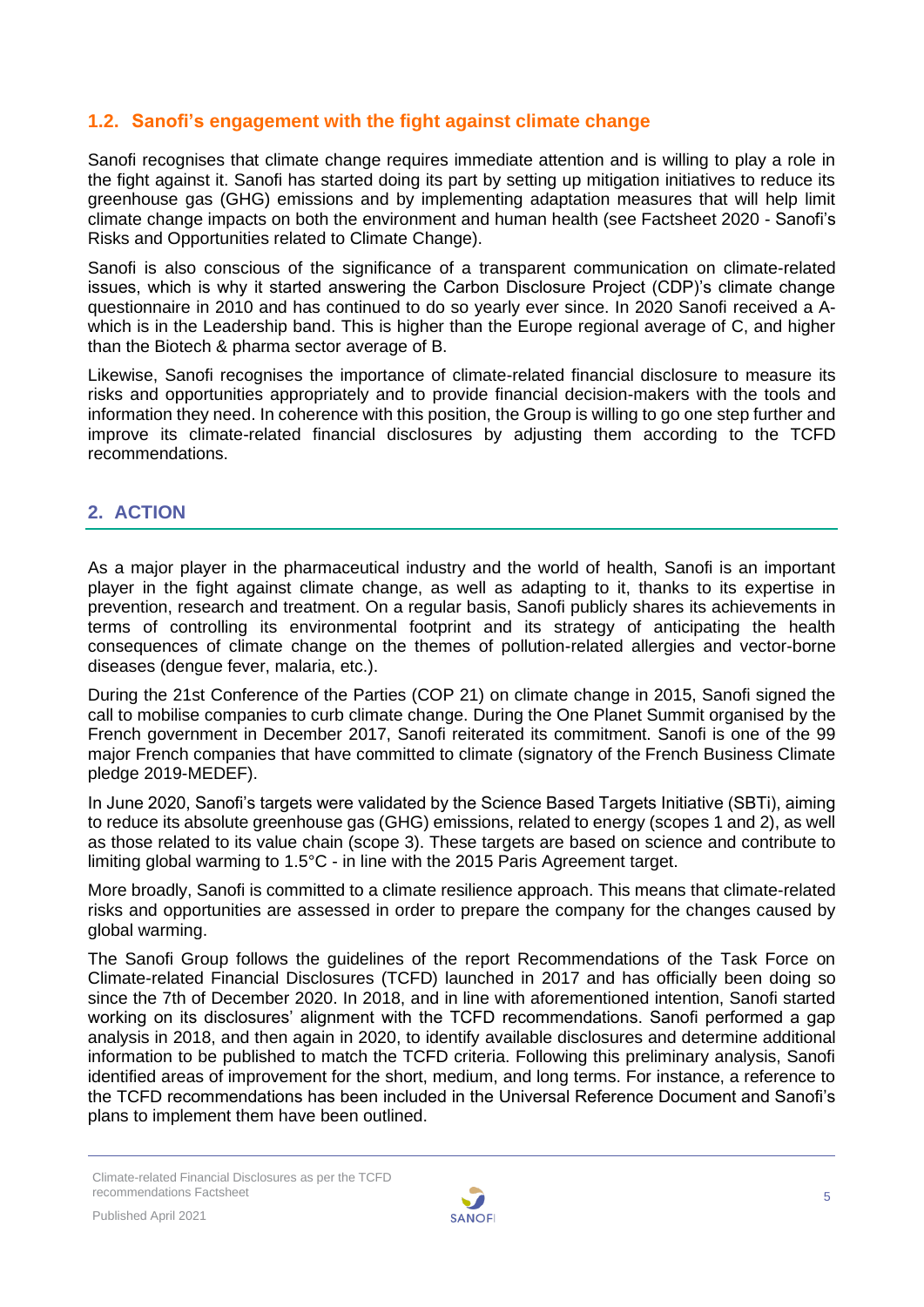The TCFD recommendations and Sanofi's corresponding climate-related financial disclosures as of now are presented in the following sections. There are 4 TCFD theme areas (governance, strategy, risk management and targets & metrics) and each area has specific recommended disclosures.

# <span id="page-5-0"></span>**2.1. Governance**

The governance area aims at disclosing the governance around climate-related risks and opportunities. Companies are asked to disclose the extent of the board and management's oversight of those climate-related risks and opportunities. This includes the process and frequency by which board committees are kept informed and how climate change issues are considered when reviewing the company's performance, strategy and business plans. The audit committee's role in overseeing climate-related financial disclosures should be the same as with any other financial disclosure. Based on these considerations, there are two recommended disclosures :

- Describe the board's oversight of climate-related risks and opportunities
- Describe management's role in assessing and managing climate-related risks and opportunities.

# **2.1.1. Describe the board's oversight of climate-related risks and opportunities**

The Board has an extensive oversight of climate-related risks and opportunities, especially through the engagement of some key members and the specialised advisory committee, the Appointments, Governance and CSR Committee.

Key members related to climate issues sit on Sanofi's Board of Directors, such as Lise Kingo, CEO and Executive Director of the United Nations Global Compact programme from 2015 to 2020. The UN Global Compact is the world's largest corporate sustainability initiative uniting business to create a better world through universal principles and the UN Sustainable Development Goals.

The Board of Directors is informed by a specialised advisory committee, the Appointments, Governance and CSR Committee, composed of 3 Independent Directors, which reviews and monitors the Company's CSR commitments and orientations, assesses the extent to which they meet stakeholder expectations, and more generally ensures that CSR issues are taken into account when developing and implementing corporate strategy. The committee also identifies and discusses emerging trends in CSR, and ensures that the Company is preparing as well as possible for the challenges specific to its operations and objectives.

#### **2.1.2. Describe management's role in assessing and managing climate-related risks and opportunities**

Management at Sanofi plays an important role in assessing and managing climate-related issues, with dedicated and clear assignments and responsibilities, organizational structures, and information processes; especially through the Planet Mobilization Committee (PMC).

Planet Mobilization is Sanofi's environmental sustainability programme. This programme is steered by the Planet Mobilization Steering Committee. Operational committees are dedicated to environmental themes, including Climate Change. This committee met 4 times this year.

In Planet Mobilization governance, a Climate Change Operational Committee addresses aspects related to Sanofi's commitments to mitigate climate change to 1.5°C throughout the Group's value

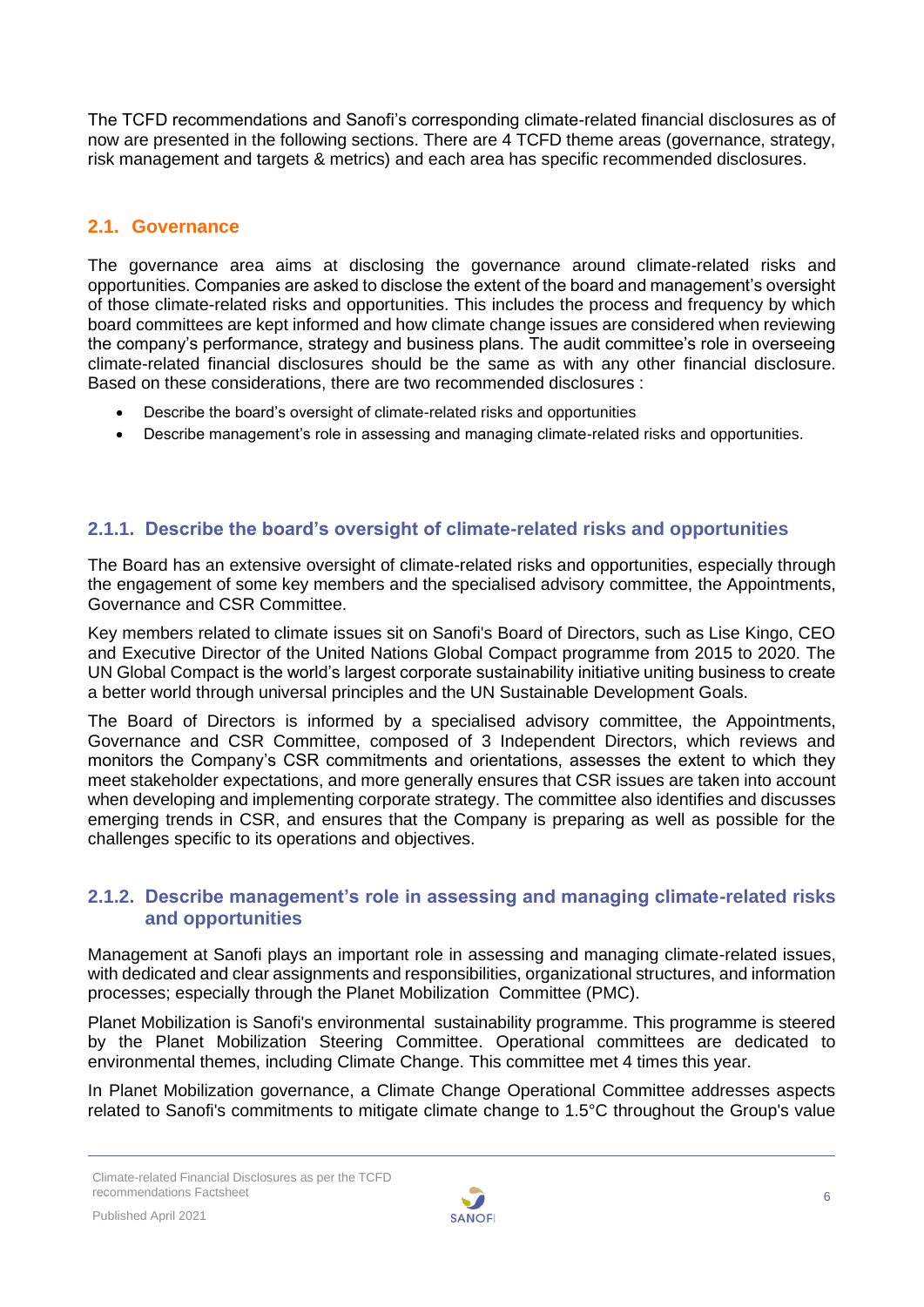chain and achieve carbon neutrality by 2050. This committee reports to the Planet Mobilization Steering Committee.

The Climate-related Risk & Opportunities (TCFD) Committee, which crosses all the pillars of the Environmental Strategy, is responsible for climate risk and opportunities and reports to the Planet Mobilization Steering Committee. This body steers the programme around the TCFD's recommendations. This committee is composed of the Environment Director, the Risk Director, the Insurance Director, the CSR Director of R&D, a senior representative of the strategy, a senior representative of finance, a senior representative of CSR and a legal expert.

In addition, having created a Planet Mobilization Tribe as part of Sanofi's environmental sustainability employee engagement program will also drive climate-related topics forward.

#### <span id="page-6-0"></span>**2.2. Strategy**

The strategy area aims at disclosing the actual and potential impacts of climate-related risks and opportunities on the organization's businesses, strategy, and financial planning where such information is material. Companies are asked to disclose what climate-related risks and opportunities they are exposed to and how this will impact them via income statement and balance sheet. Most importantly, companies are asked to conduct forward-looking scenario analysis on how their businesses will perform in a world with global warming at 2°C. This area has the following three recommended disclosures:

- 1. Describe the climate-related risks and opportunities the organization has identified over the short, medium, and long term.
- 2. Describe the impact of climate-related risks and opportunities on the organization's businesses, strategy, and financial planning.
- 3. Describe the resilience of the organization's strategy, taking into consideration different climate-related scenarios, including a 2°C or lower scenario.

#### **2.2.1. Describe the climate-related risks and opportunities the organization has identified over the short, medium, and long term**

Sanofi has identified several specific climate-related risks and opportunities for each time horizon as part of its risk management system - short term being the next 3 years, medium term between 3 and 10 years ahead and long-term 10 to 30 years ahead. They include transition risks, physical risks and business development opportunities. Sanofi has identified the material financial impacts generated, and has conducted a materiality assessment in order to determine which risks and opportunities could have a material financial impact. The materiality matrix is therefore a tool that makes it possible to identify and prioritize a company's Corporate Social Responsibility (CSR) issues (see Factsheet - Sanofi's CSR Materiality, Strategy & Governance).

#### **2.2.2. Describe the impact of climate-related risks and opportunities on the organization's businesses, strategy, and financial planning**

Climate change is part of the company's strategy, translated through the Planet Mobilization roadmap. A global CSR roadmap has recently been approved by the Board of Directors (in Q4 2020), which will spread a strong CSR culture, integrating climate-related aspects.

In addition, participating to the Pharmaceutical Supply Chain Initiative (PSCI) is an excellent practice to push forward sustainability and climate-related topics among the value chain.

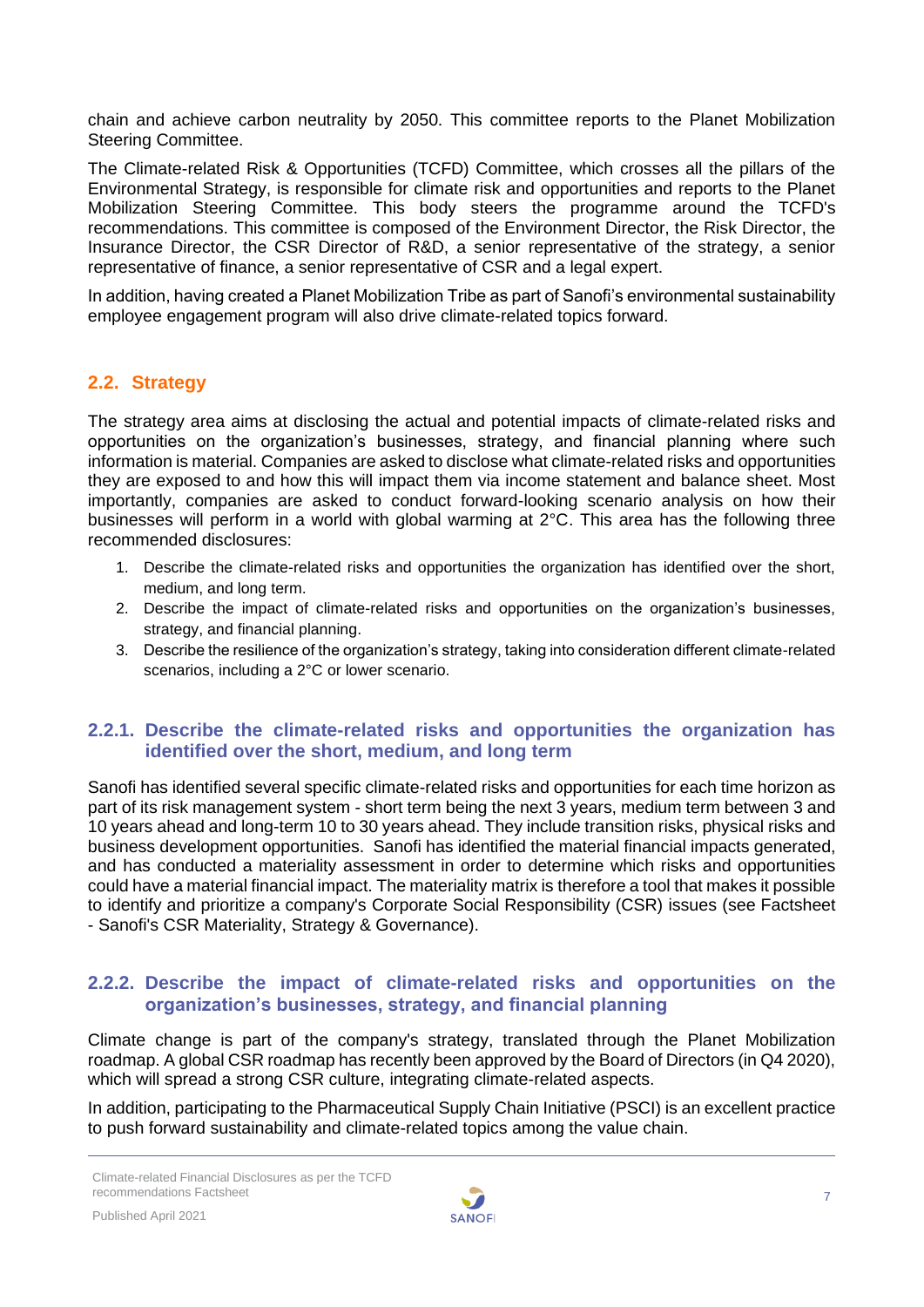#### **2.2.3. Describe the resilience of the organization's strategy, taking into consideration different climate-related scenarios, including a 2°C or lower scenario**

The Climate Committee has illustrated these risks and opportunities with in-depth case studies, which it has classified by time horizon - for example, a risk of production shutdown at a key site affected by a natural disaster, or Sanofi's response to the spread of vector-borne or respiratory diseases. It also assessed the materiality of practical cases with significant financial impacts.

#### <span id="page-7-0"></span>**2.3. Risk Management**

The risk management area aims at disclosing how the organization identifies, assesses, and manages climate-related risks and how these are integrated into existing risk management frameworks. The TCFD believes that climate risks are material for many organizations and its framework should help companies evaluate these risks. The TCFD provides 3 items of guidance :

- 1. Describe the organization's processes for identifying and assessing climate-related risks.
- 2. Describe the organization's processes for managing climate-related risks.
- 3. Describe how processes for identifying, assessing, and managing climate-related risks are integrated into the overall risk management.

#### **2.3.1. Describe the organization's processes for identifying and assessing climaterelated risks**

Sanofi has a clear process for identifying and assessing risks and emerging risks, including those related to climate change, and discloses detailed information on those : their size, scope and the relative significance of climate-related risks in relation to other risks. The group has identified three active risks and one emerging risk ("climate change and impact on health"), including the impact of climate change on Sanofi's ecosystem and business model (see Factsheet - Climate change and Health Factsheet).

Emerging risks take the form of a threat or opportunity, not yet impacting Sanofi and up to five years or more. Emerging risks management approach consists of a phase of environment observation and interviews with Sanofi senior managers to identify emerging risks, followed by an assessment phase to allow Sanofi to anticipate responses, and set up of scenarios to figure out how emerging risks may impact the company. In order to support emerging risks assessment, deep-dive scenarios are developed for prioritized emerging risks (see Factsheet - Emerging Risks Management) :

**Climate change risks for a strategic industrial asset**: The goal of this case study is to identify how the current exposure to climate hazard will evolve in the future and in a given climate scenario. In this scenario, heavy snowstorms and rainfalls are expected to gain in intensity due to climate change. The climate hazards have been chosen based on recent climate events on a relevant industrial site. These hazards are likely to happen in a near future. Other hazards such as sea level rise and rise in temperature are also considered but in a long-term period. Such events could damage the facilities and imply power outages, both involving financial losses for Sanofi. This study is also designed to increase the awareness of climate change exposure for all operational teams and mitigating risks by ensuring the consideration of climate change resilience in the industrial process.

**Business impact of the new geographical distribution of one infectious disease:** This case study is based on available data on dengue fever and considers the risks and opportunities of a

Climate-related Financial Disclosures as per the TCFD recommendations Factsheet

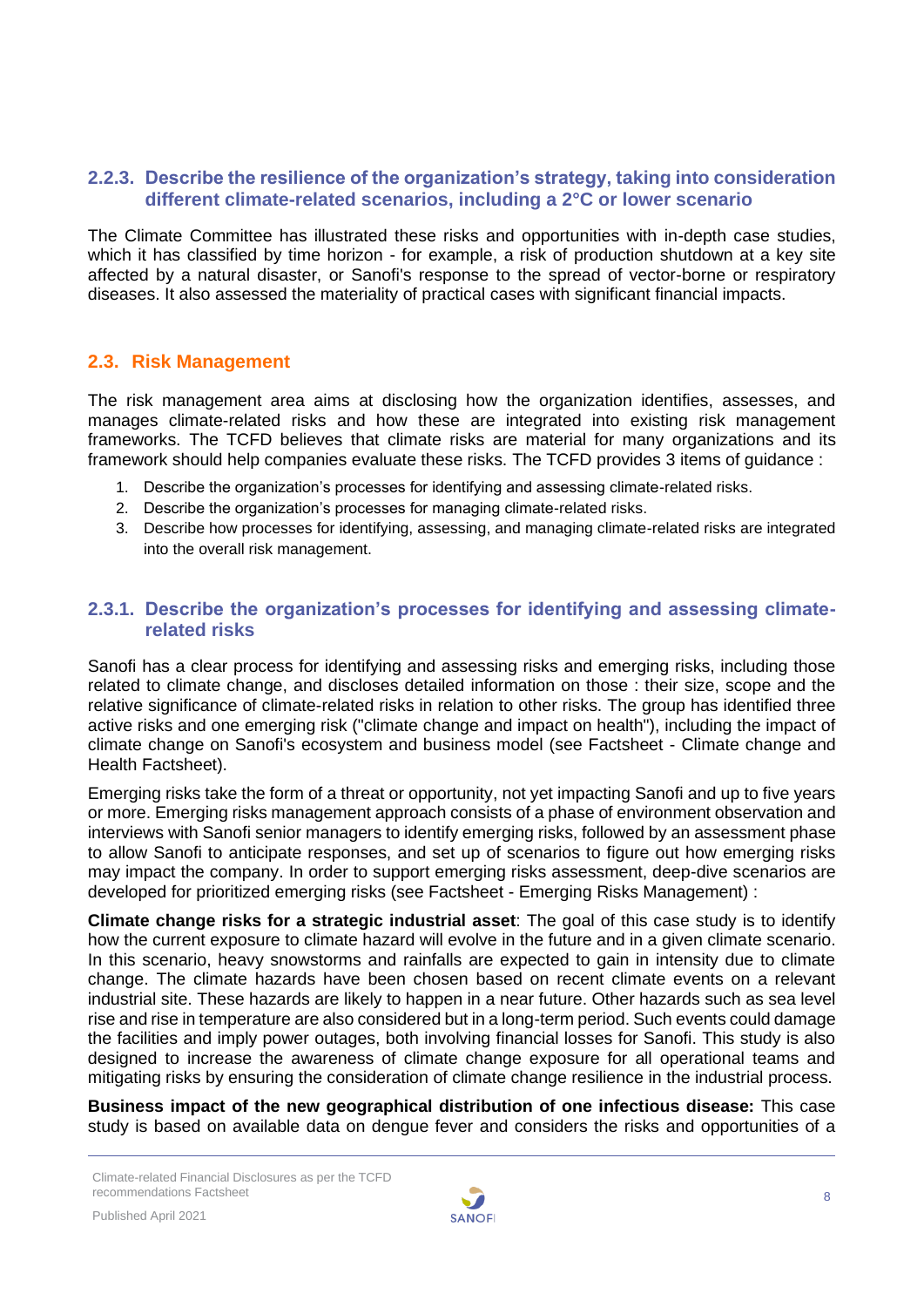given scenario. This scenario considers a dengue fever outbreak in Asia in 2050. The likelihood of this scenario rests on the temperature rise in a medium-long term period. The consequences of such an event are based on the 2014 outbreak and crossed with population projections and an extension to cities in High Risk areas. An outbreak of this magnitude could reach 300,000 cases and cost M\$ 300 to the Asian Government. Based on these results, business opportunities and strategic R&D investments can be identified.

**Water scarcity (drought) for Indian supply chain**: The aim of this study is to identify how the current exposure to climate hazard will evolve in the future. The scenario considered in this study implies an unprecedented water crisis in a country, where tap water and water availability are key issues, with restriction for industrial activities in some regions and banning in others. Based on current rainfall trends, this scenario is very likely to happen in the next seven years. This study enables Sanofi to identify the key materials essential to the production of its products which are highly climate dependent and estimate the impacts of various climate hazards on the materials supply-chain.

**Health effects of a successful environmental transition**: Considering the current rise of ecological preoccupations and the commitments taken by European cities and countries, this study aims at evaluating the risks and opportunities of a successful environmental transition on Sanofi's business. A climate mitigation to 2°C by 2100 as advised by the IPCC could reduce the cases of pollution-related diseases such as asthma, allergies and heart conditions. This study helps identify the climate-friendly behaviours that influence human health the most a build a behavioural changes intensity scenario in order to estimate the impacts this scenario can have on human health and ultimately on Sanofi's business.

# **2.3.2. Describe the organization's processes for managing climate-related risks**

Sanofi has a clear process for managing risks related to climate change, and discloses detailed information on those (see Factsheet - Sanofi's Risks and Opportunities related to Climate Change). The processes for prioritizing and for deciding what action to take for each climate-related risk are also clear.

## **2.3.3. Describe how processes for identifying, assessing, and managing climaterelated risks are integrated into the organization's overall risk management**

Identifying, assessing and managing climate risks are fully integrated into the company-wide risk management process. All risks are assessed according to the criterion of environmental impact.

# <span id="page-8-0"></span>**2.4. Targets and Metrics**

The targets and metrics area aims at disclosing the metrics and targets used to assess and manage relevant climate-related risks and opportunities where such information is material. Companies are expected to disclose metrics and set targets aligned with the risks and opportunities they identified as material for their business. Guidance also asks companies to disclose their Scope 1 and 2 GHG emissions, and if appropriate, Scope 3. This is in recognition of the fact that rising emissions are still a key driver of global warming, and big emitters are subject to greater transition risk. It has the following three recommended disclosures :

1. Disclose the metrics used to assess climate-related risks and opportunities in line with the strategy and risk management process, including historical trends and forward-looking projections (by relevant country and/or jurisdiction, business line or asset type), metrics that support scenario analysis and that

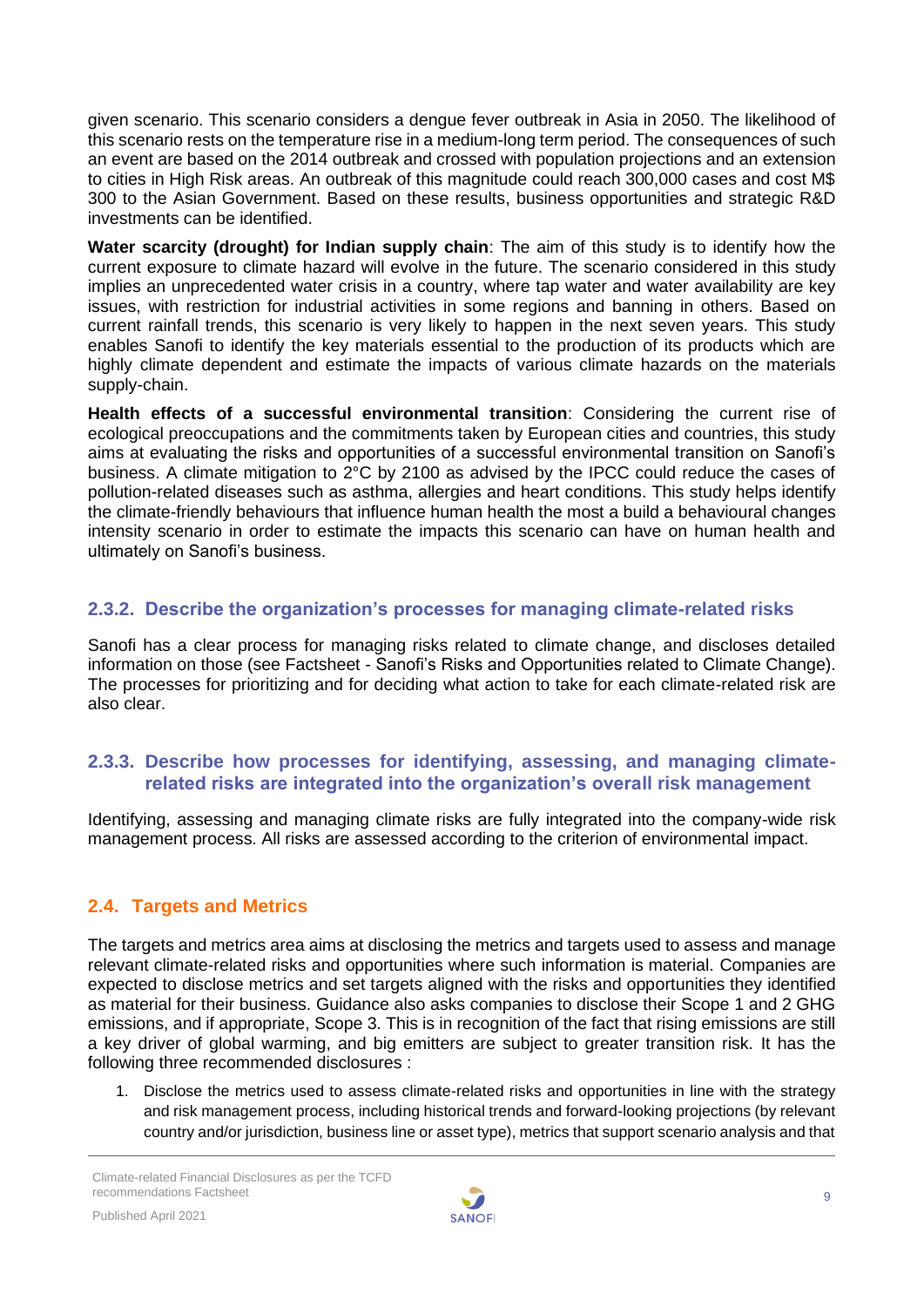are used to monitor the organizations business environment, metrics related to GHG emissions that address potential financial aspects (shifting demand, expenditures, asset valuation...).

- 2. Disclose Scope 1, Scope 2, and, if appropriate, Scope 3 greenhouse gas (GHG) emissions, and the related risks.
- 3. Describe the targets used to manage climate-related risks and opportunities and performance against targets.

#### **2.4.1. Disclose the metrics used by the organization to assess climate-related risks and opportunities in line with its strategy and risk management process**

Sanofi discloses key indicators for assessing progress against its targets on energy, greenhouse gas emissions, water and waste (see Factsheet - Table of Ambition and Progress Towards Sustainable Development Goals (SDGs)). Metrics are incorporated in remuneration policies as in 2020 a dedicated individual CSR performance criterion representing 15% of the annual variable compensation package was set, driving progress against the set targets (see Factsheet - Sanofi's CSR Materiality, Strategy & Governance). In addition, having set a flexible internal carbon price is a very good practice for driving carbon neutral investments.

#### **2.4.2. Disclose Scope 1, Scope 2, and, if appropriate, Scope 3 greenhouse gas (GHG) emissions, and the related risks**

Sanofi provides key metrics related to GHG emissions and discloses its scopes 1, 2 and 3 GHG emissions. The Group discloses generally accepted industry-specific GHG efficiency ratios and emissions are calculated in line with the GHG Protocol (see Factsheet - Carbon Footprint - CO2 Emissions (Scope 1,2&3)).

#### **2.4.3. Describe the targets used by the organization to manage climate-related risks and opportunities and performance against targets**

Sanofi discloses its climate-related (absolute and intensity based) targets, including global warming: carbon footprint, water and waste management targets, the time horizon of each climate target as well as the base year from which the target is measured.

# <span id="page-9-0"></span>**3. PUBLICATIONS**

For more information and further details on Sanofi climate-related financial disclosures, please refer to our 2020 [Registration Document](https://www.sanofi.com/-/media/Project/One-Sanofi-Web/Websites/Global/Sanofi-COM/Home/common/docs/investors/2021_03_23_Sanofi_UDR_FINAL_Acc.pdf?la=en&hash=20733E0A37CCAF2C6AD672C0C058266A) (in French) and see our [Download Centre,](http://en.sanofi.com/csr/download_center/download_center.aspx) notably:

- *Sanofi's CSR Materiality, Strategy & Governance Factsheet*
- *Climate Change and Health Factsheet*
- *Sanofi's Risks and Opportunities related to Climate Change Factsheet*
- *Table of Ambition and Progress Towards Sustainable Development Goals (SDGs) Factsheet*
- *Risk Management*
- *Emerging Risks Management*
- *Carbon Footprint - CO2 Emissions (Scope 1,2&3) Factsheet*
- *Ecodesign Factsheet*

Climate-related Financial Disclosures as per the TCFD recommendations Factsheet